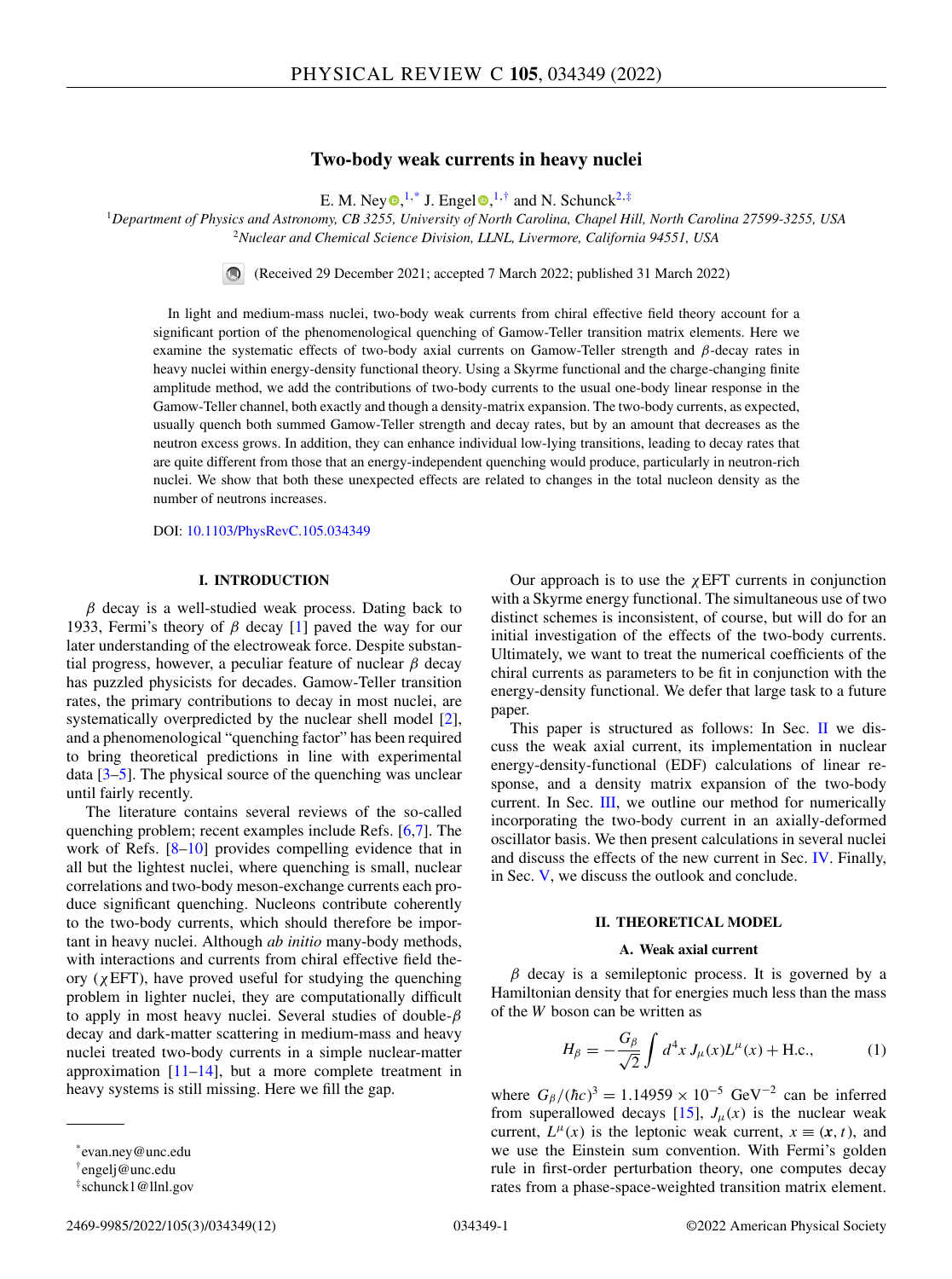<span id="page-1-0"></span>Equation [\(1\)](#page-0-0) implies that the β-decay transition matrix element between the initial atomic state  $|I\rangle$  and the final state  $|F\rangle$ is [\[16\]](#page-10-0)

$$
\langle F|H_{\beta}|I\rangle = -\frac{G_{\beta}}{\sqrt{2}}l^{\mu}\int d^3x \,\langle f|e^{-iq\cdot x}J_{\mu}(x)|i\rangle. \tag{2}
$$

In this expression  $q$  is the momentum transferred to leptons and  $l^{\mu}$  is a leptonic matrix element that depends only on initial and final lepton wave functions. The remaining term,  $\langle f|J_\mu(\mathbf{x})|i\rangle$ , is the matrix element of the nuclear current operator between initial and final nuclear states  $|i\rangle$  and  $|f\rangle$ . Because nuclear states are complicated, the nuclear matrix elements cannot be written in closed form. Most often, one invokes the impulse approximation, which takes the nucleus to be a collection of free nucleons, so that the current is represented by a one-nucleon operator.

In the standard model, the nuclear current is a sum of vector and axial-vector pieces,  $J_{\mu}(\mathbf{x}) = J_{\mu}^{V}(\mathbf{x}) + J_{\mu}^{A}(\mathbf{x})$ . Here, we consider only the axial current in the limit of zero momentum transfer. The resulting leading-order contributions come from the spatial piece of the four-current. In the nonrelativistic impulse approximation this piece is a one-body vector operator with the first-quantized form

$$
\boldsymbol{J}_{1b}^A(\boldsymbol{x}) = -g_A \sum_i \boldsymbol{\sigma}^{(i)} t_{\pm}^{(i)} \delta^3(\boldsymbol{x} - \boldsymbol{r}_i). \tag{3}
$$

The sum is over nucleons in the nucleus,  $g_A \approx 1.27$  [\[17\]](#page-10-0) is the axial-vector coupling, *x* is the position (a *c*-number argument of the quantum field operator  $J_{1b}^A$ ), and  $r_i$  is an operator describing the location of the *i*th nucleon relative to the nuclear center of mass. We use the notation  $\sigma^{(i)} \equiv (\sigma_x^{(i)}, \sigma_y^{(i)}, \sigma_z^{(i)})$ and  $\tau^{(i)} \equiv (\tau_x^{(i)}, \tau_y^{(i)}, \tau_z^{(i)})$  for the usual Pauli matrices acting on the two-component spin and isospin vectors of the *i*th nucleon. We use *t* to denote the isospin operators themselves:  $t^{(i)} = \frac{1}{2} \tau^{(i)}$ . The raising/lowering operators in Eq. (5) are then  $t^{(i)}_{\pm} = t^{(i)}_{x} \pm it^{(i)}_{y}$ . With this notation,  $t_{-}|n\rangle = |p\rangle, t_{+}|p\rangle = |n\rangle,$ and  $t_{-}|p\rangle = t_{+}|n\rangle = 0$ .

To go beyond the impulse approximation, we need to specify degrees of freedom. We take them to be given by  $\chi$ EFT, which treats only nucleons and pions explicitly, including other effects in contact interactions among the constituents.

We restrict ourselves to the leading-order two-body axial current derived in Eqs. (A5) and (A6) of Ref. [\[18\]](#page-10-0) (see also Refs. [\[19,20\]](#page-10-0)). From those expressions, we derive the firstquantized two-body current operator, which has the form

$$
J_{2b}^{A}(x) = \sum_{i < j} \left[ \mathcal{O}_{ij}^{(2b)}(r_i - r_j, p_i) \, \delta(x - r_i) \right. \\ + \mathcal{O}_{ji}^{(2b)}(r_j - r_i, -p_j) \, \delta(x - r_j) \Big]. \tag{4}
$$

We leave the operators  $\mathcal{O}^{(2b)}$  unspecified for now, using them here just to indicate the form of the current. They depend on the coordinates of two nucleons and the momentum  $p_k =$  $-\frac{i}{2}(\vec{V}_k - \vec{V}_k)$ , which acts on wave functions of the *k*th nucleon.

We use the axial current operators in conjunction with Eq. (2) to generate a set of *x*-independent operators whose nuclear transition matrix elements determine the decay probability. We begin by substituting Eqs.  $(3)$  and  $(4)$  in Eq.  $(2)$ , and then evaluate the integral over *x*. Using the long-wavelength (or allowed) approximation, we assume that  $|q|R$ , where  $R$ is the nuclear radius, is small enough to let us replace *e*−*iq*·*<sup>x</sup>* by unity. For the one-body part of the current, the procedure generates the operator

$$
A_{1b} = -g_A \sum_i \sigma^{(i)} t_{\pm}^{(i)}.
$$
 (5)

The two-body current contains a short-range (contact) piece and a finite-range pion-exchange piece. For the short-range part, after inserting explicit expressions for the operators  $\mathcal{O}^{(\bar{2}b)}$ in Eq. (4), we obtain

$$
A_{2b,s} = -\frac{g_A}{4m_N f_\pi^2} \sum_{i < j} [2\bar{d}_1(t_\pm^{(i)} \sigma^{(i)} + t_\pm^{(j)} \sigma^{(j)}) + 4\bar{d}_2 t_\pm^{(i \times j)} \sigma^{(i \times j)}] \delta^3(\mathbf{r}_i - \mathbf{r}_j), \tag{6}
$$

where *s* stands for "short,"  $\sigma^{(i \times j)} \equiv \sigma^{(i)} \times \sigma^{(j)}$ ,  $t_{\pm}^{(i \times j)} \equiv (t^{(i)} \times$  $t^{(j)}$ <sub> $x \pm i(t^{(i)} \times t^{(j)})$ <sup>y</sup>, and to arrive at this expression we have</sub> inserted a missing factor of  $-\frac{1}{4}$  [\[9,20,21\]](#page-10-0) in the short-range term from Eq.  $(A6)$  of Ref.  $[18]$ . The finite-range pionexchange two-body operator is

$$
A_{2b,\pi} = -\frac{g_A}{2m_N f_{\pi}^2} \left\{ 4\bar{c}_3 \sum_{i < j} [t_{\pm}^{(j)}(\sigma^{(j)} \cdot \nabla) \nabla + t_{\pm}^{(i)}(\sigma^{(i)} \cdot \nabla) \nabla] + 2t_{\pm}^{(i \times j)} [\mathbf{p}_i(\sigma^{(j)} \cdot \nabla) + \mathbf{p}_j(\sigma^{(i)} \cdot \nabla)] \right\}
$$
  
+4 $\left(\bar{c}_4 + \frac{1}{4}\right) t_{\pm}^{(i \times j)} [(\sigma^{(i)} \times \nabla)(\sigma^{(j)} \cdot \nabla) - (\sigma^{(j)} \times \nabla)(\sigma^{(i)} \cdot \nabla)] \right\} Y_0(|\mathbf{r}_i - \mathbf{r}_j|).$  (7)

Г

This expression is equivalent to those given in Refs. [\[18,21\]](#page-10-0), but is written entirely in terms of derivatives acting on the Yukawa function,  $Y_0(r) = e^{-m_\pi r}/(4\pi r)$ . The dimensionless low energy constants (LECs) in Eqs. (6) and (7) are defined by [\[18\]](#page-10-0)

$$
\bar{c}_i = m_N c_i, \qquad \bar{d}_i = \frac{m_N f_\pi^2}{g_A} d_i. \tag{8}
$$

#### **B. Linear response in energy-density-functional theory**

Nuclear EDF theory away from closed shells is implemented through the Hartree-Fock-Bogoliubov (HFB) generalized mean field. To the extent that static HFB calculations approximate the exact energy and one-body density, the timedependent HFB equations provide an adiabatic approximation to the full time evolution of the nuclear density, and the HFB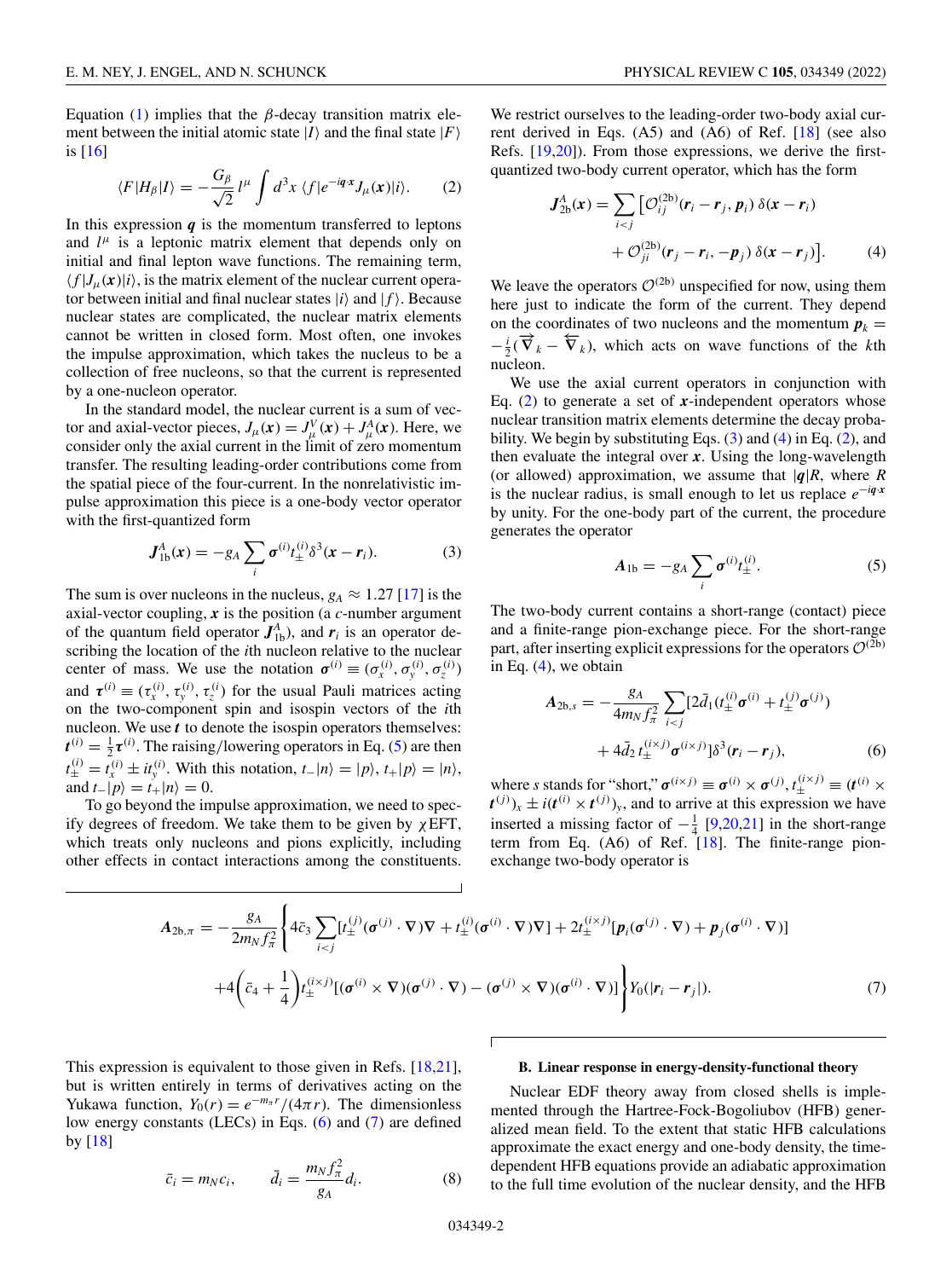<span id="page-2-0"></span>
$$
i\dot{R}(t) = [\mathcal{H} + \mathcal{F}(t), R(t)], \quad R = \begin{pmatrix} \rho & \kappa \\ -\kappa^* & 1 - \rho^* \end{pmatrix}, \quad (9)
$$

with  $\rho$  the one-body density matrix and  $\kappa$  the pairing tensor. In these equations, the mean-field Hamiltonian  $H$  and external field  $F$  take the forms

$$
\mathcal{H} = \begin{pmatrix} t + \Gamma & \Delta \\ -\Delta^* & -(t + \Gamma)^* \end{pmatrix}, \quad \mathcal{F} = \begin{pmatrix} f + \widetilde{\Gamma} & \widetilde{\Delta} \\ -\widetilde{\Delta}^* & -(f + \widetilde{\Gamma})^* \end{pmatrix}.
$$
\n(10)

The matrices *t* and *f* are from the kinetic piece of the Hamiltonian and the one-body external field, respectively. The terms  $\Gamma$  and  $\Delta$  represent the effects of correlations. If the functional is associated with a (typically density-dependent) potential  $\hat{V}$ , and if the external field is generated in part, as it will be here, by a two-body operator  $\hat{F}(t)$ , these terms come from contracting the two-body matrix elements of  $\hat{V}$  and  $\hat{F}(t)$  with one-body density matrices:

$$
\Gamma_{ik} = \sum_{jl} \bar{v}_{ijkl} \rho_{lj}, \quad \Delta_{ij} = \frac{1}{2} \sum_{ij} \bar{v}_{ijkl} \kappa_{kl},
$$

$$
\widetilde{\Gamma}_{ik} = \sum_{jl} \bar{F}_{ijkl} \rho_{lj}, \quad \widetilde{\Delta}_{ij} = \frac{1}{2} \sum_{ij} \bar{F}_{ijkl} \kappa_{kl}, \qquad (11)
$$

where the  $\bar{v}$ 's are antisymmetric matrix elements of  $\hat{V}$  and the  $\overline{F}$ 's are antisymmetric matrix elements of  $\hat{F}(t)$ .

The HFB linear response comes from treating the timedependent HFB equations in first order in the external field  $F(t)$  to obtain small oscillations around the static mean field. The oscillations are the same as those imposed by the quasiparticle random phase approximation (QRPA). One can obtain the linear response efficiently with the finite amplitude method (FAM) [\[23,24\]](#page-10-0), the charge-changing version of which is outlined in several places [\[25–27\]](#page-10-0). Our work here takes advantage of the similarity between  $\Gamma$  and  $\tilde{\Gamma}$  in Eq. (11) to include the effects of the two-body nuclear current operator in Eqs. [\(6\)](#page-1-0) and [\(7\)](#page-1-0). We neglect the "pairing field"  $\Delta$  in this paper and compute only the "particle-hole mean field"  $\Gamma$ , which should be more important.

Our computation involves external perturbations that change the projection along the symmetry axis of the angular momentum by an amount *K*. In deformed nuclei each component of the vector operators in Eqs.  $(5)-(7)$  $(5)-(7)$  $(5)-(7)$  can induce a different response, but in systems where time-reversal symmetry is conserved the response to operators that change angular momentum by  $\pm K$  is the same. The laboratory-frame response is a linear combination of the intrinsic responses to the different components of the vector operators, where each intrinsic result is multiplied by the factor  $\Theta_K = 1\delta_{K,0} +$  $\sqrt{2}\delta_{K,K>0}$  [\[28\]](#page-11-0). Because we therefore must compute the response to each component of the current operators, we refer to the external field as a vector,  $\mathcal{F}$ , comprising  $f$ ,  $\Gamma$ , and  $\Delta$ . Equations (9)–(11) should be understood to represent the response to a single component of these vectors that changes intrinsic angular momentum by  $K = 0, \pm 1$ .

## **III. COMPUTATIONAL METHOD**

We use the Python program PYNFAM  $[27]$  to compute  $\beta$ decay properties. This program wraps the ground-state HFB solver HFBTHO [\[29–31\]](#page-11-0) and the charge-changing FAM solver PNFAM [\[25\]](#page-10-0) for computing the linear response. In all our calculations we use the same SKO Skyrme functional used in the global  $\beta$ -decay calculations of Refs. [\[27](#page-10-0)[,32\]](#page-11-0). In fitting this functional, the authors took an effective value for *gA* of 1.0, and considered one-body Gamow-Teller strength only.

Because of the similarity of Eqs.  $(9)$  and  $(10)$  to static HFB equations, we can implement the full two-body current in the FAM in a way that is very similar to the implementation of the finite-range Gogny interaction in HFB calculations [\[31\]](#page-11-0). This approach entails computing two-body matrix elements of the finite-range operator and contracting them with the one-body density, as in Eq. (11). Unlike the Gogny interaction, however, the two-body axial current is a charge-changing spin-dependent vector operator with a finite-range part that involves a Yukawa function (rather than a Gaussian).

#### **A. Contact term**

The zero-range term of the two-body current can be treated just like a Skyrme interaction. We express the contraction of the antisymmetrized current operator with the density matrix as

$$
\widetilde{\Gamma}_{ij,s} = \sum_{kl} \langle ik|\bar{A}_{2b,s}|jl\rangle \rho_{lk},\tag{12}
$$

where  $\bar{A}_{2b,s} = A_{2b,s}(1 - P^r P^{\sigma} P^{\tau})$  is the antisymmetrized version of Eq. [\(6\)](#page-1-0) and the matrix elements are given by

$$
\langle ik|\bar{A}_{2b,s}|jl\rangle = \int d^3r \sum_{\sigma_1\sigma_1'\tau_1\tau_1'} \sum_{\sigma_2\sigma_2'\tau_2\tau_2'} \sum_{\forall (\mathbf{r}\sigma_1\tau_1\mathbf{r}\sigma_2\tau_2|\bar{A}_{2b,s}|\mathbf{r}\sigma_1'\tau_1'\mathbf{r}\sigma_2'\tau_2').
$$
 (13)

We can rewrite Eq. (12) in terms of the nonlocal densities [\[33,34\]](#page-11-0),

$$
\rho_{00}(\mathbf{r}, \mathbf{r}') = \sum_{ij} \rho_{ji} \sum_{\sigma \tau} \phi_i^* (\mathbf{r}' \sigma \tau) \phi_j (\mathbf{r} \sigma \tau),
$$
  
\n
$$
\rho_{1k}(\mathbf{r}, \mathbf{r}') = \sum_{ij} \rho_{ji} \sum_{\sigma \tau \tau'} \phi_i^* (\mathbf{r}' \sigma \tau') \phi_j (\mathbf{r} \sigma \tau) (\tau | \tau_k | \tau'),
$$
  
\n
$$
s_{00}(\mathbf{r}, \mathbf{r}') = \sum_{ij} \rho_{ji} \sum_{\sigma \sigma' \tau} \phi_i^* (\mathbf{r}' \sigma' \tau) \phi_j (\mathbf{r} \sigma \tau) \langle \sigma | \sigma | \sigma' \rangle,
$$
  
\n
$$
s_{1k}(\mathbf{r}, \mathbf{r}') = \sum_{ij} \rho_{ji} \sum_{\sigma \sigma' \tau \tau'} \phi_i^* (\mathbf{r}' \sigma' \tau') \phi_j (\mathbf{r} \sigma \tau) \langle \sigma | \sigma | \sigma' \rangle \langle \tau | \tau_k | \tau' \rangle,
$$
  
\n(14)

which are, respectively, the scalar-isoscalar, scalar-isovector, vector-isoscalar, and vector-isovector components of the full one-body density matrix. Then, evaluating the matrix elements of *A*2b,*<sup>s</sup>*, we can extract the direct mean field current  $\widetilde{\Gamma}_s^{\text{dir.}}(r)$ ,

$$
\widetilde{\Gamma}_{s}^{\text{dir}}(\boldsymbol{r}) = \frac{g_A}{2m_N f_{\pi}^2} \left\{ -\bar{d}_1 \left[ \rho_{00}(\boldsymbol{r}) \sigma t_{\pm} \mp \frac{1}{\sqrt{2}} s_{1\pm 1}(\boldsymbol{r}) \right] -2i\bar{d}_2 \sigma \times \left[ s_{10}(\boldsymbol{r}) t_{\pm} \pm \frac{1}{\sqrt{2}} s_{1\pm 1}(\boldsymbol{r}) t_z \right] \right\}, \qquad (15)
$$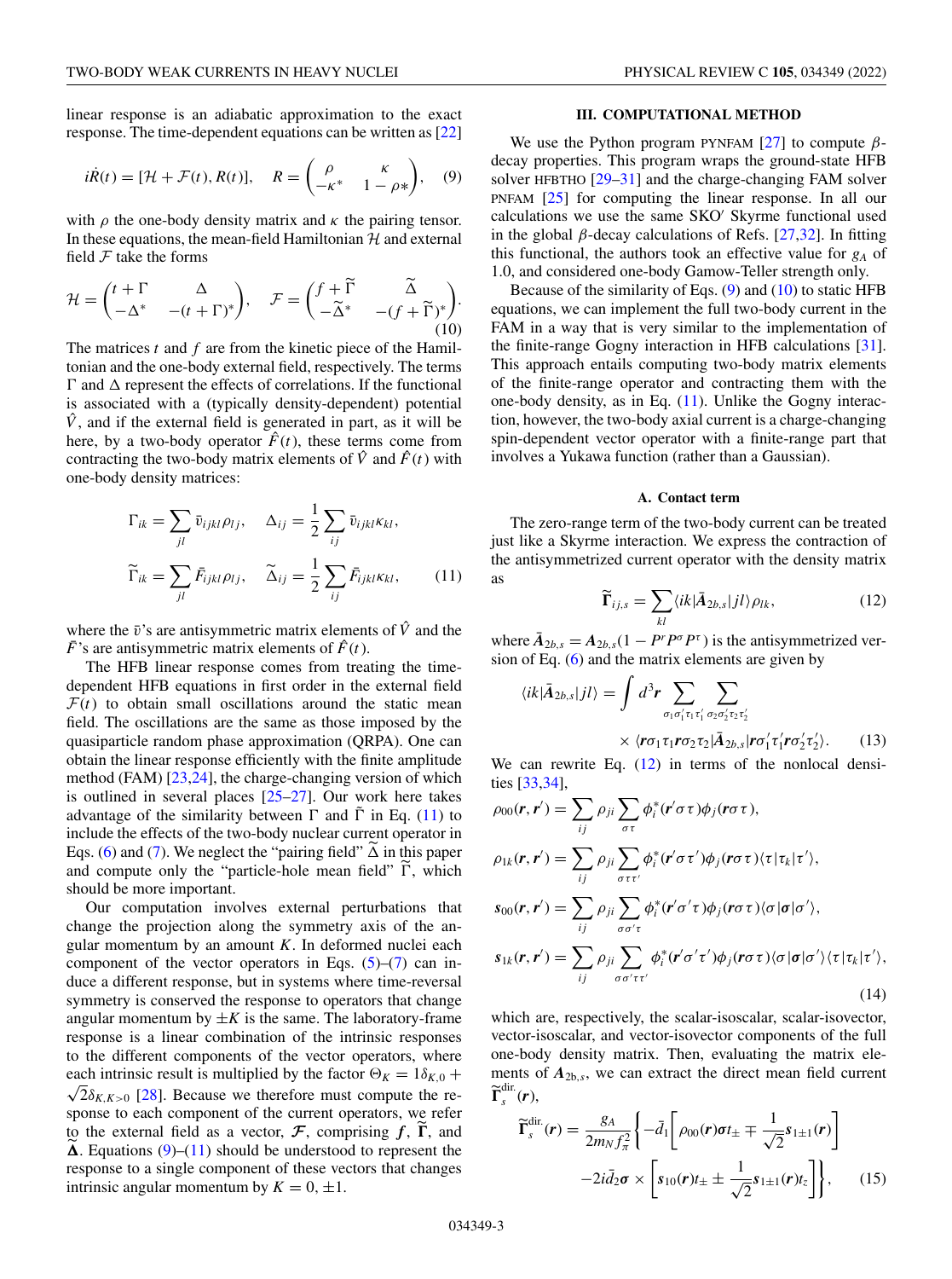<span id="page-3-0"></span>where the densities with one coordinate *r* are the diagonal elements of those defined in Eq. [\(14\)](#page-2-0), and we have left the spin and isospin components of the field in operator form. When we compute matrix elements, we get

$$
\widetilde{\Gamma}_{ij,s}^{\text{dir.}} = \langle i|\widetilde{\Gamma}_{s}^{\text{dir.}}(r)|j\rangle = \int d^{3}r \sum_{\sigma\tau,\sigma'\tau'} \phi_{i}^{*}(r\sigma\tau)\widetilde{\Gamma}_{s}^{\text{dir.}}(r)\phi_{j}(r\sigma'\tau'). \tag{16}
$$

To obtain the exchange part of the mean field, we evaluate the matrix elements of  $-A_{2b,s}P^rP^{\sigma}P^{\tau}$  and extract the field

$$
\widetilde{\Gamma}_{s}^{\text{exc.}}(\boldsymbol{r}) = \frac{g_{A}}{2m_{N}f_{\pi}^{2}} \left\{ \frac{1}{2}(\bar{d}_{1} - 2\bar{d}_{2}) \left[ \rho_{00}(\boldsymbol{r}) \boldsymbol{\sigma} t_{\pm} \mp \frac{1}{\sqrt{2}} s_{1\pm 1}(\boldsymbol{r}) \right] + \frac{1}{2}(\bar{d}_{1} + 2\bar{d}_{2}) \left[ \mp \frac{1}{\sqrt{2}} \boldsymbol{\sigma} \rho_{1\pm 1}(\boldsymbol{r}) + s_{00}(\boldsymbol{r}) t_{\pm} \right] - i\bar{d}_{1} \left( \boldsymbol{\sigma} \times \left[ s_{10}(\boldsymbol{r}) t_{\pm} \pm \frac{1}{\sqrt{2}} s_{1\pm 1}(\boldsymbol{r}) t_{z} \right] \right) \right\}.
$$
 (17)

Finally, our HFB ground state is symmetric under timereversal and does not include proton-neutron mixing. The spin and charge-changing ground-state densities therefore vanish, leading to the result

$$
\widetilde{\Gamma}_s(\boldsymbol{r}) \equiv \widetilde{\Gamma}_s^{\text{dir}}(\boldsymbol{r}) + \widetilde{\Gamma}_s^{\text{exc.}}(\boldsymbol{r}) = -\frac{g_A}{4m_N f_\pi^2} \bar{c}_D \, \rho_{00}(\boldsymbol{r}) \, \sigma t_\pm. \tag{18}
$$

Equation  $(18)$  is just as easy to work with as the usual one-body Gamow-Teller operator and depends on a single combination  $\bar{c}_D \equiv \bar{d}_1 + 2\bar{d}_2$  of the LECs.

## **B. Finite-range term**

To obtain the finite-range contribution to the mean field we must contract the antisymmetrized finite-range part of the current with the density matrix according to Eq.  $(11)$ . The two-body current contains Yukawa functions, which are not separable. Without separability, the time it would take to compute the mean field in a model space with *N* harmonic oscillator shells would scale like  $O(N^{12})$ , making large model spaces impossible [\[35\]](#page-11-0).

However, we can approximate the Yukawa function by a sum of Gaussians. The two functions do not have the same behavior at  $r = 0$  but the integrands in their matrix elements, which contain a factor of  $r^2$ , do. We therefore use the fit [\[36\]](#page-11-0),

$$
r^{2}\left[\frac{e^{-r}}{r}\right] \approx r^{2}[6.79e^{-34r^{2}} + 2.41e^{-6.6r^{2}} + 0.786e^{-1.44r^{2}} + 0.241e^{-0.38r^{2}} - 0.062e^{-0.15r^{2}} + 0.078e^{-0.13r^{2}}],
$$
\n(19)

to approximate two-body Yukawa matrix elements. The separability of Gaussian interactions makes contraction with the density in configuration space tractable. Because we perform our calculations in a basis of axially-deformed harmonic oscillator states, in which the mean field contains a Cartesian (*z*) component, contributing a computation time of  $O(N^8)$ , and a radial  $(r, \phi)$  component, contributing a time of  $\mathcal{O}(N^{10})$ , the separability provides vastly better computational scaling. Thus, we work with the nonlocal mean field  $\Gamma_{\pi}$  ( $r \sigma \tau$ ,  $r' \sigma' \tau'$ ). Spin and isospin degrees of freedom, however, are implicit

in HFBTHO and PNFAM. It is therefore necessary to sum over the corresponding quantum numbers analytically. The result is then contracted over spatial quantum numbers numerically.

We compute Gaussian matrix elements in our axially deformed oscillator basis in the way described in Refs. [\[31,37\]](#page-11-0), obtaining them as analytic functions of the oscillator quantum numbers, and using the Cartesian expansion of the radial oscillator wave functions to express the full Gaussian matrix elements entirely in terms of one-dimensional Gaussian matrix elements (i.e., with one-dimensional wave functions). The decomposition makes it easy to compute the derivatives in the two-body current. The finite-range terms in the current appear not as the Yukawa function *Y*<sub>0</sub>(*r*), but in the forms  $\partial_i \partial_j Y_0(r)$ and  $(\overleftarrow{\nabla} - \overrightarrow{\nabla})\partial_j Y_0(r)$ . The derivatives acting on  $Y_0(r)$  can be integrated by parts so that they act on wave functions, allowing us to use relations that relate derivatives of onedimensional oscillator wave functions to linear combinations of a few other such wave functions. Thus, all finite-range matrix elements in  $\Gamma_{\pi}$  are expressed as linear combinations of one-dimensional Gaussian matrix elements.

From now on we neglect the terms proportional to  $p_i$  and  $p_i$  in Eq. [\(7\)](#page-1-0). They are computationally expensive to evaluate and contribute very little. In the nuclear-matter approximation of Refs. [\[11,13\]](#page-10-0), for example, these terms change matrix elements by only 1.5%–2.5% in the zero-momentum limit for typical values of  $2\bar{c}_4 - \bar{c}_3$ . In addition, time-reversal symmetry causes the contributions of direct terms proportional to  $\bar{c}_4$ to vanish exactly.

### **C. Density matrix expansion**

To validate our implementation of the linear response produced by the two-body current, and to find good approximations to it, we compare it to the response produced by an effective density-dependent one-body current, derived from a kind of density matrix expansion (DME). The DME is a method to construct a density-dependent, *local* operator  $O(r)$  that approximates the nonlocal operator  $O(r, r')$  of interest [\[38–42\]](#page-11-0). When applied to a local, two-body, finite-range potential of the type  $V(r_1, r_2)$ , the DME effectively maps it into a local one-body potential  $V(R)$  with  $R = \frac{1}{2}(r_1 + r_2)$ . The application to a charge-changing current operator rather than a charge-conserving Hamiltonian introduces some subtleties that we describe along with details of the expansion in Appendix [A.](#page-8-0) The DME leads to a more sophisticated density dependence for the one-body current than that given in Refs. [\[11\]](#page-10-0) and [\[12\]](#page-10-0).

At leading order, the DME reproduces the contact term exactly [cf. Eq. (18)]. As for the finite-range piece, the expansion produces no direct term at all at leading order. There is a leading-order exchange term, however, given by

$$
\widetilde{\mathbf{\Gamma}}_{\text{DME}}^{\text{exc.}}(\boldsymbol{r})\n= \frac{g_A}{m_N f_\pi^2} \boldsymbol{\sigma} t_{\pm} \left\{ \bar{C} \bigg[ 1 - m_\pi^2 F[k_F(\boldsymbol{r})] - \frac{1}{10} m_\pi^2 G[k_F(\boldsymbol{r})] \bigg] \rho(\boldsymbol{r}) \right.\n- \bar{D}\rho(\boldsymbol{r}) - \frac{1}{6} \frac{\bar{C}m_\pi^2}{k_F^2(\boldsymbol{r})} G[k_F(\boldsymbol{r})] \bigg[ \frac{1}{4} \nabla^2 \rho(\boldsymbol{r}) - \tau(\boldsymbol{r}) \bigg] \right\},
$$
\n(20)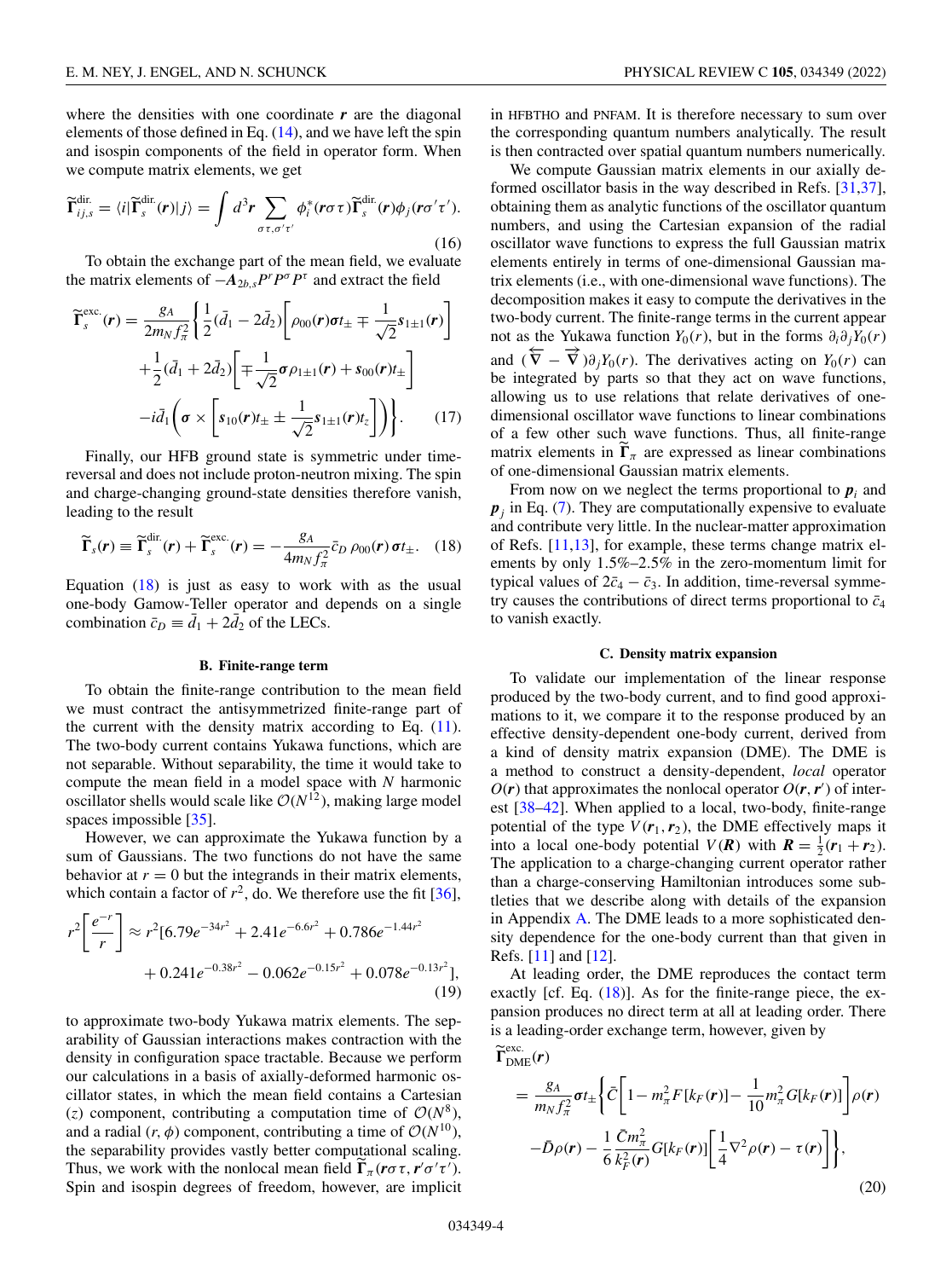<span id="page-4-0"></span>with  $\bar{C} = \frac{1}{3} (2\bar{c}_4 - \bar{c}_3 + \frac{1}{2})$  and  $\bar{D} \equiv \bar{d}_1 - 2\bar{d}_2$ . Here  $\rho(r)$  is the scalar-isoscalar particle density,  $\rho(r) \equiv \rho_{00}(r)$ , and  $\tau(r)$ is the (isoscalar) kinetic density,  $\tau(\mathbf{r}) \equiv \nabla \cdot \nabla' \rho_{00}(\mathbf{r}, \mathbf{r}')|_{\mathbf{r} = \mathbf{r}'}$ . The functions *F* and *G* are given by

$$
F[k] = \frac{3}{2k^2} \left[ 1 - \frac{m_\pi}{k} \tan^{-1} \left( \frac{2k}{m_\pi} \right) + \frac{m_\pi^2}{4k^2} \ln \left( 1 + 4 \frac{k^2}{m_\pi^2} \right) \right],
$$
  

$$
G[k] = \frac{3}{2k^2} \left[ 1 + 8 \frac{k^2}{4k^2 + m_\pi^2} - \frac{m_\pi^2}{k^2} \ln \left( 1 + 4 \frac{k^2}{m_\pi^2} \right) \right], \quad (21)
$$

and  $k_F(\mathbf{r}) \equiv [3\pi^2 \rho(\mathbf{r})/2]^{1/3}$  is the local Fermi momentum.

Although nonzero direct terms arise at higher orders  $(N<sup>2</sup>LO, N<sup>4</sup>LO,$  and beyond), the expansion of the direct term does not converge for a realistic pion mass. The DME for the direct current is essentially an expansion of a finite-range two-body object in delta functions and their derivatives [\[43\]](#page-11-0), and the range of the pion is too large to allow the expansion to converge quickly at nuclear density. We therefore truncate the DME at leading order, in which the finite-range  $\bar{c}_3$  contribution to the direct term vanishes completely. As we will see, however, this approximation is not bad.

#### **IV. RESULTS**

#### **A. Modification of Gamow-Teller strength**

In this section we explore the effects of the two-body axial current on the  $\beta^-$  transition strength function, which reduces to the Gamow-Teller strength distribution in the absence of two-body currents. We define a "bare" Gamow-Teller oper-ator from Eq. [\(5\)](#page-1-0) as  $O_{GT} \equiv A_{1b}/g_A$ , and add the two-body current to define a modified Gamow-Teller operator  $O'_{GT} \equiv$  $O_{GT} + (1/g_A)(A_{2b,\pi} + A_{2b,s})$ . The bare Gamow-Teller transition strength from parent state  $|i\rangle$  to daughter state  $|f\rangle$  is then  $B_{fi} \equiv |\langle f|O_{\text{GT}}|i\rangle|^2$ , and the full strength is  $B'_{fi} \equiv |\langle f|O'_{\text{GT}}|i\rangle|^2$ . The charge-changing FAM computes the linear response to an external field operator and constructs the function  $S(\omega)$ . This function contains poles at excitation energies of the system with residues equal to the transition strengths. We obtain the derivative of, e.g., the full transition strength from the full FAM linear response,  $S'(\omega)$ , via [\[25\]](#page-10-0)

$$
g_A^2 \frac{dB'}{d\omega} = -\frac{1}{\pi} \operatorname{Im}[S'(\omega)].
$$
 (22)

From the transition strength function we quantify the net twobody effect by defining the "total quenching factor,"

$$
q \equiv \sqrt{\frac{\int d\omega \frac{dB'}{d\omega}}{\int d\omega \frac{dB}{d\omega}}}.
$$
 (23)

As the definition shows, *q* is determined by the ratio of the summed strengths, and is independent of *gA*. The total quenching factor allows one to define an effective value of the axial-vector coupling,  $g_A^{\text{eff}} = q g_A$ , that could be used in a one-body calculation to account for two-body effects. In general, those effects will depend on the transition, causing *q* to depend on the energy range of the integrals in Eq. (23). We therefore consider QRPA energies up to 60 MeV, which is generally sufficient to exhaust the  $\beta^-$  contribution to the Ikeda sum rule in the nuclei we consider.



FIG. 1. Total quenching trends with proton number for the different sets of LECs in Table I, with  $\bar{c}_D = 0$ . The solid symbols correspond to the lightest isotope of a given element and the open symbols to the heaviest one, at the neutron drip line.

To begin our exploration of two-body currents in heavy nuclei we focus on a small set of nuclei, including the wellstudied spherical isotopes  ${}^{48}Ca$ ,  ${}^{90}Zr$ , and  ${}^{208}Pb$ , plus, to examine the effects of neutron excess and deformation, the spherical isotopic chain  $132$ Sn –  $174$ Sn and the well-deformed isotopic chain  $162\text{Gd} - 220\text{Gd}$ . We include only even-even isotopes and truncate the chains at the two-neutron drip line. Finally, to explore the effects of changes in the total mass, we include the light nuclei  $^{20}$ O and  $^{28}$ O, and the superheavy nuclei  $^{294}$ Og and  $^{388}$ Og. We find  $^{28}$ O and  $^{388}$ Og to be at the two-neutron drip line.

Figure 1 shows the value of *q* for all the nuclei in our data set except those in the middle of the isotopic chains. Because we use a density functional with no direct connection to the interactions and operators of  $\chi$ EFT, we consider three different sets of LECs for the long-range contribution to the current (see Table I) and at first ignore the contact coefficient  $\bar{c}_D$ . We find that the two-body current always has an overall quenching effect. For all LEC sets, the amount of quenching increases with proton number, leading to values of *q* between 0.86 and 0.91 in <sup>20</sup>O and between 0.73 and 0.80 in <sup>388</sup>Og. For elements at the boundaries of the isotopic chain, we also observe slightly less quenching in the heavier isotopes than the lighter ones. The differences in *q* between <sup>20</sup>O and <sup>28</sup>O are only 0.0014–0.0023, however, while the differences between the heaviest and lightest isotopes for Sn, Gd, and Og are all larger and similar, averaging 0.013–0.017.

TABLE I. A summary of the LECs used in this work. The entries all have units of  $GeV^{-1}$ .

| Label           | c <sub>3</sub> | $c_4$   |
|-----------------|----------------|---------|
| <b>EGM</b> [44] | $-3.40$        | $+3.40$ |
| $RTD$ [45]      | $-4.78$        | $+3.96$ |
| $EM$ [46]       | $-3.20$        | $+5.40$ |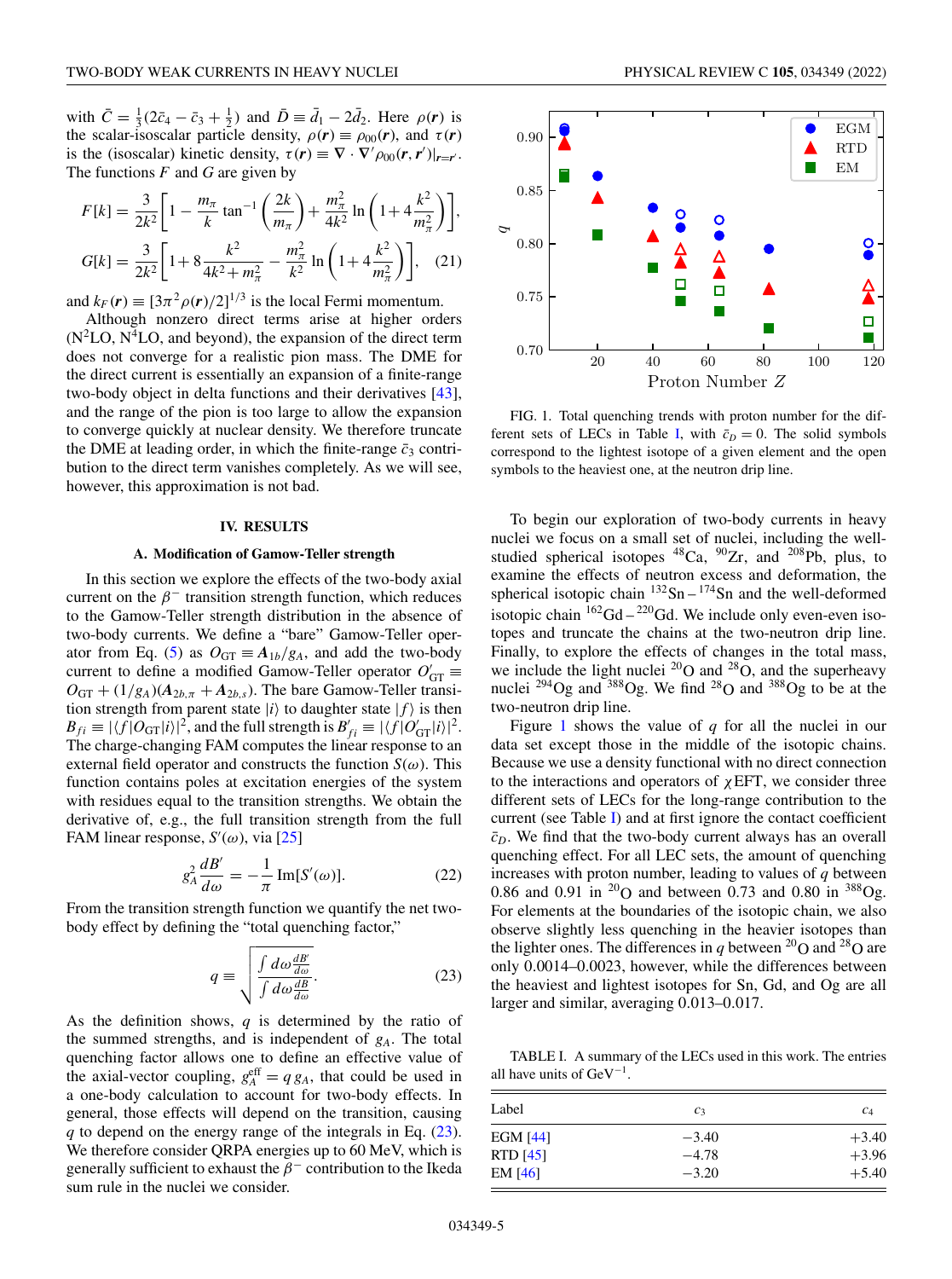

FIG. 2. Same as Fig. [1](#page-4-0) but for the change in *q* with  $\bar{c}_D = \pm 2$ .

In Fig. 2 we examine the effect of the contact term. Equation [\(18\)](#page-3-0) shows that adding a positive  $\bar{c}_D$  reduces the quenching while adding a negative  $\bar{c}_D$  increases it. The amount by which *q* is raised or lowered is almost symmetric about  $\bar{c}_D = 0$ , so the difference between the  $\bar{c}_D = \pm 2$  values in Fig. 2 [denoted  $\Delta q(\bar{c}_D = \pm 2)$ ] can be thought of as the size of error bars on the  $q$  values in Fig. [1](#page-4-0) due to the variation of  $\bar{c}_D$  in this range. The  $\bar{c}_D$  contribution by itself is the same for all LEC sets; small differences in its effects reflect the interference of the contact with the finite-range term. The size of the variation due to  $\bar{c}_D$  follows the same trends with *N* and *Z* as *q* itself, and ranges from 5% to 10% of *q* at  $\bar{c}_D = 0$ .

We compare calculations with the full current to those with the DME current in Fig. 3. The DME predictions—the circles in the figure—differ from those of the full current by roughly



FIG. 3. The difference between the total quenching produced by the density-matrix expansion (DME) and by the full calculation, as a percentage of the full quenching with the RTD parameter set [\[45\]](#page-11-0). Blue circles correspond to predictions of the DME exchange current, not supplemented by anything else, while red triangles correspond to those of the DME exchange current together with the full direct current (see text).



FIG. 4. Total quenching in the (a) Sn and (b) Gd isotopic chains with the EGM LEC set, and with the full current and the same versions of the DME shown in Fig. 3. Panels (c) and (d) show the respective deformations. Vertical lines indicate the magic numbers  $N = 82$  and 126.

the same amount,  $\approx 5\%$ , for all nuclei. This indicates that the DME captures the same trends as in Fig. [1,](#page-4-0) but for all nuclei it overestimates the quenching slightly. The source of this discrepancy is the direct term, which is neglected in the DME. The triangles in the figure add the full current's direct term to the DME exchange term, producing a small correction that makes the agreement with the exact results almost perfect.

Next, we explore trends with deformation and neutron excess by computing the two-body contributions for all eveneven isotopes of Sn and Gd from  $N = 78$  to  $N = 124$  (Sn) and  $N = 98$  to  $N = 122$  (Gd). We use the EGM LEC set with  $\bar{c}_D = 0$ , and again compare the full results with those of the DME. From Fig.  $4(c)$  we see that the Sn nuclei are mostly spherical, though those in the middle of the shell are slightly deformed. On the other hand, Fig.  $4(d)$  shows the Gd isotopes are very prolate, except right around the shell closure at  $N = 126$ . Although we see a small increase in quenching near the shell closures in both elements, there is no significant trend with deformation. There is, however, a small, continuous decrease in quenching with neutron excess that is also apparent in Fig. [1.](#page-4-0) The DME exchange term mirrors the full calculation, again slightly overestimating the quenching. We display its results because they are so much easier to compute than the full results. Like the nuclear-matter approximation of Refs. [\[11,13\]](#page-10-0), the DME exchange expresses the two-body contribution as a density-dependent renormalization of the one-body Gamow-Teller operator. We thus expect the amount quenching to closely mirror the nuclear density.

### **B. Gamow-Teller rates**

We turn now to  $\beta$ -decay rates. They have been measured in only a few of the nuclei in our set and, with the Skyrme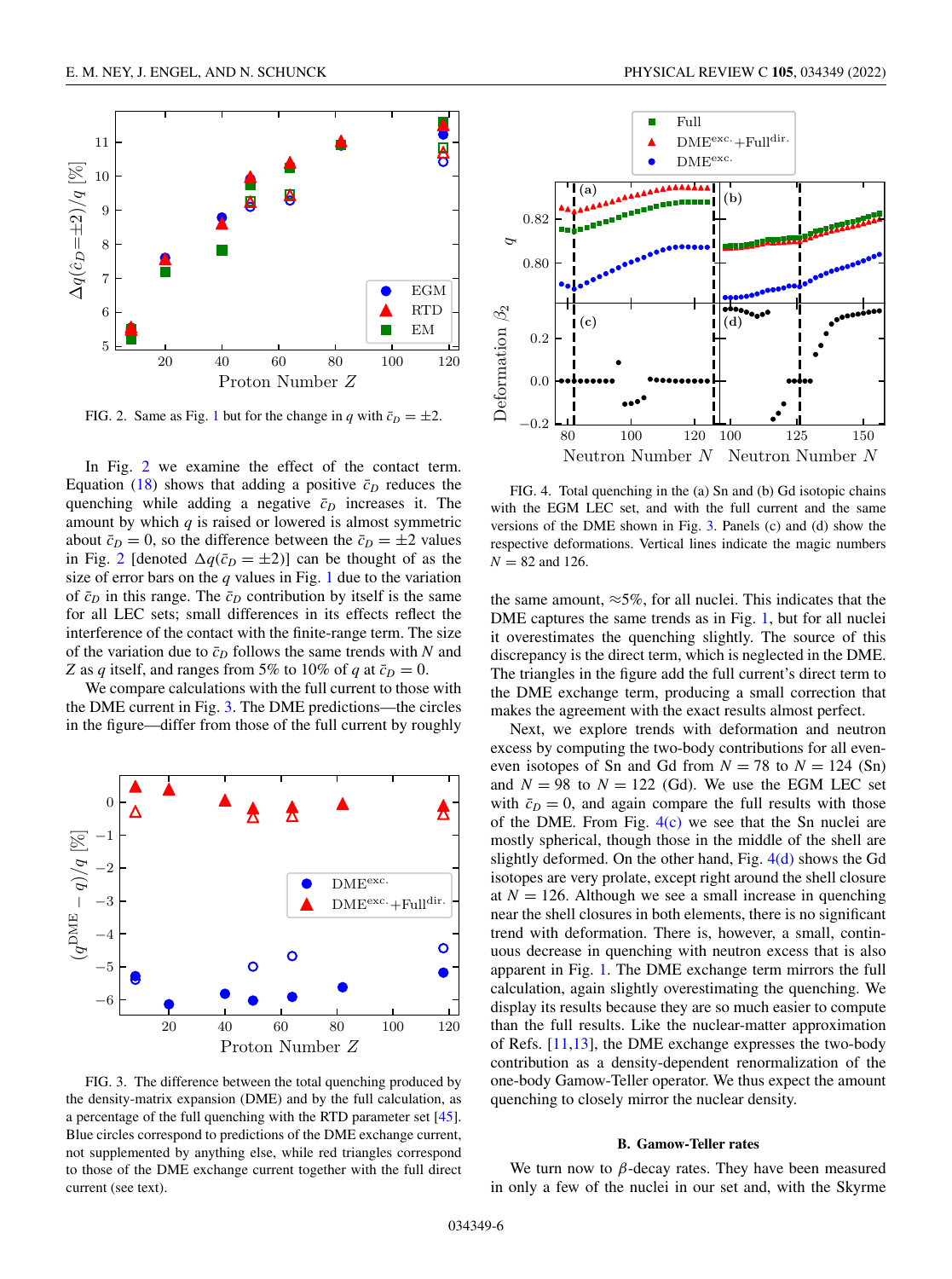<span id="page-6-0"></span>

FIG. 5. Comparison of Gamow-Teller rates computed with the full one-plus-two-body current and  $g_A = 1.27$  to those computed with the one-body current only and  $g_A^{\text{eff}} = 1.0$ , in (a) Sn and (b) Gd isotopes. The percent difference is  $(\lambda_{g_A=1.27}^{1b+2b} - \lambda_{g_A=1.0}^{1b})/\lambda_{g_A=1.0}^{1b} \times 100\%$ , with  $\lambda$ representing decay rates. The isotopes  $128$ Sn –  $132$ Sn are excluded because the Gamow-Teller strength below the β-decay threshold is negligible.

functional that we use, we under-predict those rates even without including a two-body current [\[27\]](#page-10-0). We are thus not able to see how much the two-body current will improve the description of rates without recalibrating the functional, perhaps even treating the LECs as free parameters, and examining more data. We leave that major task for a future publication. Here, however, we can still get an idea of what to expect by looking at the differences between rates computed with the one-body axial current and an effective axial-vector coupling  $g_A^{\text{eff}} = 1.0$ , employed in most EDF work so far (including Ref. [\[27\]](#page-10-0)), and those computed with the one-plus-two-body axial current and the bare axial-vector coupling,  $g_A = 1.27$ . To what extent does a nucleus- and energy-independent effective *gA* compensate for the omission of two-body currents?

We address the question in the Sn and Gd chains in Fig. 5, finding that in lighter isotopes the effective axialvector coupling closely approximates the two-body current's effect on the rate. In very neutron-rich nuclei, however, we begin to see a more significant difference between the two approaches. The Sn isotopes show a steady increase in the difference with neutron number, with an uptick near the drip line to about 12%. In the lighter Gd isotopes, the difference is very small until the  $N = 126$  shell closure, after which it increases markedly, to about 40% in  $220$  Gd. Although we do not plot the results, we have made the same rate comparison for the O and Og isotopes in our data set. In <sup>20</sup>O, the difference between the quenched one-body and unquenched one-plus-two-body rates is  $32\%$  and in  $^{28}$ O it is 24%, a variation of only about 8%. But in  $322$ Og, the difference is 30% and in  $388$ Og it is 121%, a variation of over 90%. These findings suggest that a constant effective axial-vector coupling does not adequately account for the effects of two-body currents, particularly in very neutron-rich nuclei.

To understand the source of the discrepancy in neutron-rich isotopes, we examine the change in the low-lying onebody Gamow-Teller strength *distributions* (up to the β-decay threshold energy) caused by the two-body current for the lightest and heaviest Sn and Gd isotopes. This analysis is not so easy, unfortunately. The FAM requires that the strength distribution be computed with an artificial Lorentzian width applied to each transition, but the overlap of the Lorentzian

tails from all transitions, in particular from the Gamow-Teller resonance, prevents us from using the strength for any one transition to compute the quenching factor for that transition. To get the best picture, we should use a very small artificial width to minimize the distortion. The FAM does not converge well if the width is too small, however, so we use a moderately small half-width of  $\gamma = 0.1$  MeV to maintain sufficient numerical stability.

Figure 6 shows the resulting ratio of the one-plus-two-body strength to the one-body strength. The two-body current appears to affect all low-lying transitions in lighter isotopes in almost the same way, but in the heavier isotopes it appears to enhance some transitions. Such enhancement offsets the quenching of other transitions in the computation of *q*, explaining the significant underestimate made by the effective axial-vector coupling in these heavier nuclei.



FIG. 6. Ratio of the one-plus-two-body FAM strength to the one-body strength for Gamow-Teller transitions below the  $\beta$ -decay threshold energy in the light isotopes (a)  $^{162}$ Gd and (b)  $^{134}$ Sn, as well as the heavy isotopes (c)  $^{220}$ Gd and (d)  $^{174}$ Sn. Arrows indicate the transitions examined in Figs. [7](#page-7-0) and [8.](#page-8-0)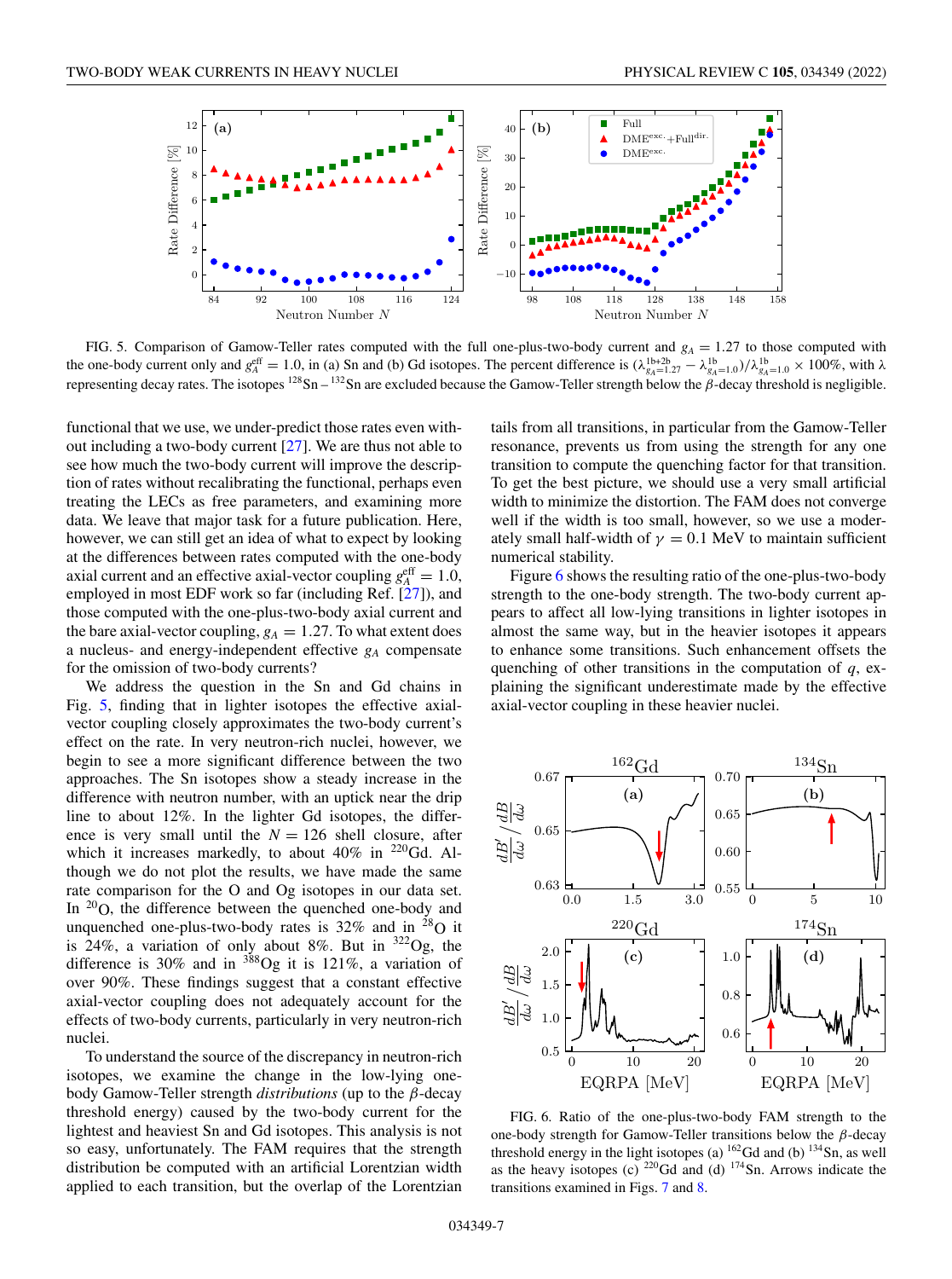<span id="page-7-0"></span>

FIG. 7. Density of the lowest lying Gamow-Teller transition amplitude in (a)  $134$ Sn and (b)  $174$ Sn as a function of the radial coordinate *r*. The curves show densities for the one-body, two-body, and oneplus-two-body amplitudes. The factor of  $4\pi r^2$  makes the integrated amplitudes equal to the areas under the curves. The vertical line is at the spherical radius  $R_0 = 1.2A^{1/3}$ , and the legends show the amplitudes  $A$  and quenching factors  $q_0$  for the state in question. The overall signs of the amplitudes are arbitrary, but the relative signs between the one- and two-body terms are not. The quenching factor *q*<sup>0</sup> contains the square root of the squared amplitudes and is always positive.

What causes the enhancement of some low-lying transitions in neutron-rich isotopes? To answer, we compute the transition-amplitude density for the lowest lying states in the heaviest and lightest Sn isotopes with non-negligible rates. Although the quenching discrepancy in the Sn rates is not as large as in that in the Gd rates, the Sn isotopes are easier to understand because they are mostly spherical, allowing us to display the density as a function of a single variable. We use the DME to compute the densities because it provides a local one-body external field, while the field from the full current is nonlocal. (Details on the computation of transition densities in the FAM appear in Appendix  $\overline{B}$ .) Figure 7 shows that the two-body current contributes very little at or beyond the nuclear surface. The reason is the nucleon-density dependence in Eq. [\(20\)](#page-3-0) of the DME current field, which weakens quickly as the density falls. The falloff of the one-body curve is much slower. When the one-body contribution at the surface has the

same sign as that in the interior, as in Fig.  $7(a)$ , this fact is not important and the two-body contribution quenches the transition amplitude. But when it has the opposite sign, leading to relatively small one-body transition strength, the difference between the quenching effect of the two-body current in the interior and its almost negligible effect at the surface causes the integrated matrix element to change sign and have a larger absolute value than without the two-body contribution, resulting in an enhanced strength.

As we already noted, enhancement is more common in neutron-rich nuclei than in those closer to stability. Although a careful and systematic analysis would be necessary to convincingly identify the physics responsible for the trend, the presence of a node in the transition-amplitude density associated with the space-independent operator *σt*−—the condition that leads to enhancement by the two-body current—implies a mismatch between the shapes of neutron and proton single-particle wave functions with the same spatial quantum numbers. Such a mismatch is much more common in isotopes with a large neutron excess.

Most of the Gd isotopes are deformed, and an analysis of transition-amplitude densities is more complicated than in Sn because the density is not constant on spherical shells. Nevertheless, we can proceed. Figure [8](#page-8-0) shows the density for a slice of the upper right quadrant of the nuclei, and we see that these deformed isotopes exhibit the same phenomena as the Sn isotopes: quenching when the one-body density has the same sign everywhere and enhancement when it changes sign, because of a smaller two-body contribution at the surface than in the interior. In the heavier isotope here, however, the surface contribution outweighs the interior contribution even at the one-body level. The concentration of the two-body contribution, with opposite sign, in the interior, makes the imbalance even larger and enhances the integrated transition strength.

Although in this exploratory paper we are not yet examining the consequences of the energy and isospin dependence of the quenching for total  $\beta$ -decay rates, our findings suggest that they will be significant.

## **V. CONCLUSIONS**

We have developed a method to include the contributions of two-body charge-changing axial currents in the Skyrme-EDF linear-response, and applied the method to Gamow-Teller strength and  $\beta$ -decay rates. From the current, we construct mean-field-like external-field matrices that can easily be included in the linear response equations, e.g., through our charge-changing FAM. We have also developed a density matrix expansion for the two-body axial current. At leading order the expansion reproduces the contact current operator exactly and replaces the finite-range operator with a density-dependent one-body Gamow-Teller operator. This approximation reproduces the full linear response quite well for all the nuclei we studied, and provides a cheap way of including two-body contributions. If the direct term is computed exactly, an easier task in some codes than in our oscillatorbased FAM, the expansion works almost perfectly.

To examine the effects on observables, we took the twobody current operators and the parameters that multiply them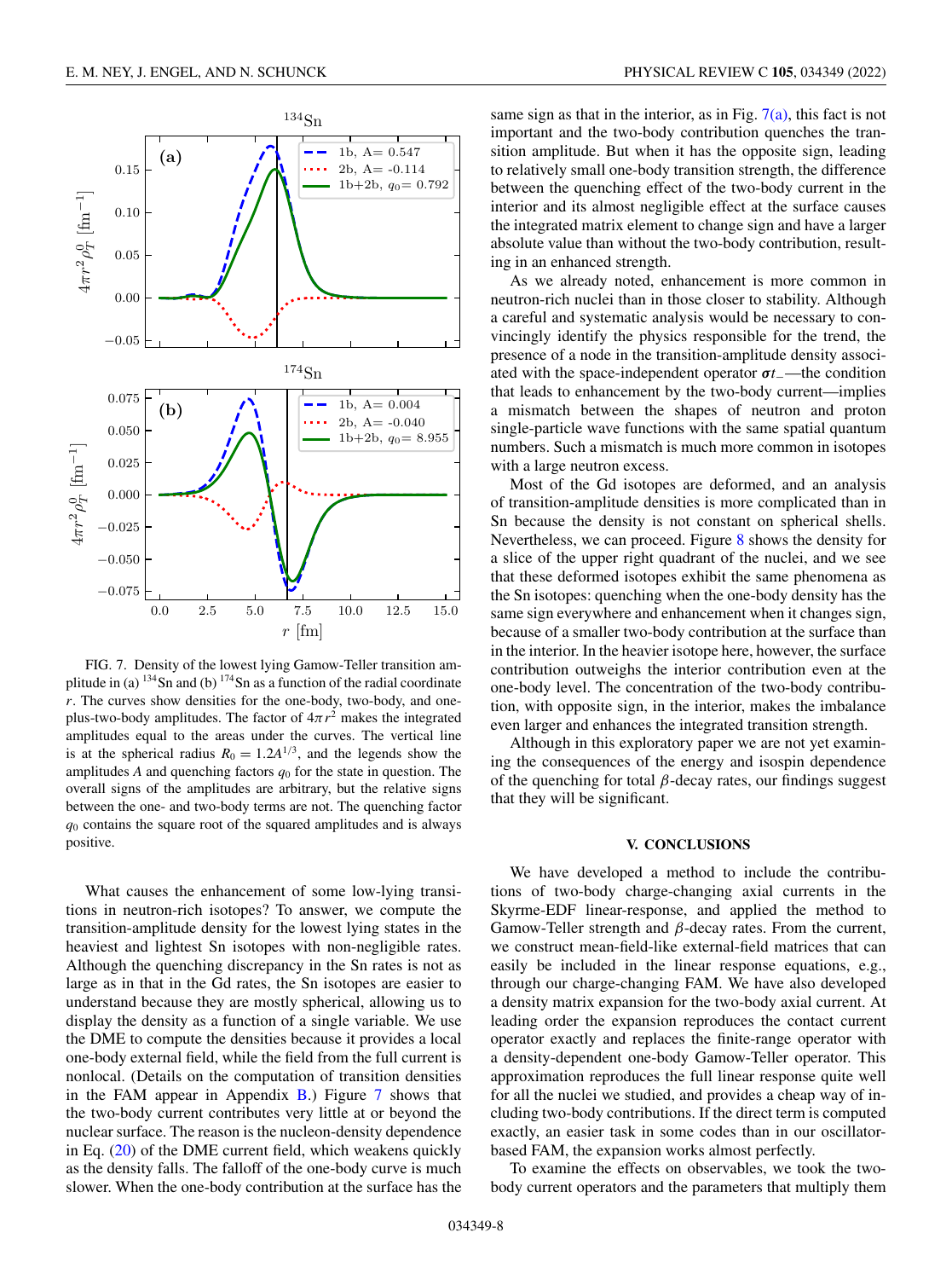<span id="page-8-0"></span>

FIG. 8. Density of the lowest lying Gamow-Teller transition amplitude in (a)  $^{162}$ Gd and (b)  $^{220}$ Gd as a function of *r* and *z*. The figures show densities for the (a1,b1) one-body, (a2,b2) two-body, and (a3,b3) one-plus-two-body amplitudes. The volume element of 4π*r* is included (with an extra factor of 2 to account for the lower hemisphere). The curved lines indicate the nuclear surface determined from Eq. [\(B13\)](#page-10-0), with  $r = 1.2A^{1/3}$ . The titles show the amplitudes *A* and quenching factors  $q_0$  for the state.

from  $\chi$ EFT. We found, first, that in all the nuclei we studied the two-body current quenches the summed Gamow-Teller strength. The quenching increases significantly with *Z* and decreases with *N*. These trends can be understood by the density dependence of the effective one-body operator produced by the density-matrix expansion. We also looked at the energy dependence of the Gamow-Teller strength, finding that the two-body current causes a nearly constant quenching of decay to low-lying states near stability but a quenching with significant state dependence and in some cases even enhancement in very neutron-rich nuclei. Even though the amount of quenching of the summed strength changes just a little as *N* grows, the enhancement of low-lying strength can cause  $\beta$ -decay rates to differ significantly from what would be predicted by a single effective *gA*. The energy dependence in neutron-rich nuclei, like the isospin dependence of the quenching of summed strength, is connected with nuclear density profiles and the occurrence of zeros in the spatial transition-amplitude distribution when the neutron excess is large.

Our results open up a number of interesting paths for future projects. Global calculations [\[27,](#page-10-0)[32,47,48\]](#page-11-0) indicate that first-forbidden  $\beta$  decay should be important in many nuclei, and our work should be extended to that channel and then applied to produce global calculations for *r*-process simulations. But most important is the marriage of  $\chi$ EFT with EDF theory. We have taken the first step here by including a chiral current together with a phenomenological density functional, in a way that is obviously not self consistent. It would make sense to refit not only the coupling constants of the functional but also the LECs in the currents. Once at least some of that is done, better systematic calculations of  $β$ -decay rates over the entire isotopic chart will become possible. Here the DME, which has already been applied to derive EDFs from chiral potentials [\[42,49\]](#page-11-0) and has been used to obtain an analogous density-dependent current, will be especially useful. And with existing computational technology, one might be able work directly with two-and three-body chiral interactions and currents, without the DME. The combination of EDF phenomenology and methods with *ab initio* interactions and currents is promising and should be fully investigated.

## **ACKNOWLEDGMENTS**

We thank L.J. Wang and R. Navarro-Perez for helpful correspondence regarding two-body currents and their numerical implementation. This work was supported in part by the Nuclear Computational Low Energy Initiative (NU-CLEI) SciDAC-4 project under U.S. Department of Energy Grants No. DE-SC0018223 and No. DE-SC0018083, and by the Department of Energy under Grant No. DE-SC0013365 and the FIRE collaboration. Some of the work was performed under the auspices of the U.S. Department of Energy by Lawrence Livermore National Laboratory under Contract No. DE-AC52-07NA27344. Computing support came from the Lawrence Livermore National Laboratory (LLNL) Institutional Computing Grand Challenge program.

## **APPENDIX A: DENSITY MATRIX EXPANSION**

Although one might start from a time-dependent energydensity functional that includes the effects of currents, the result of a DME will be the same as if we start with the "mean-field currents"  $\Gamma_{\pi}$  and  $\Gamma_{s}$ . Instead of working with the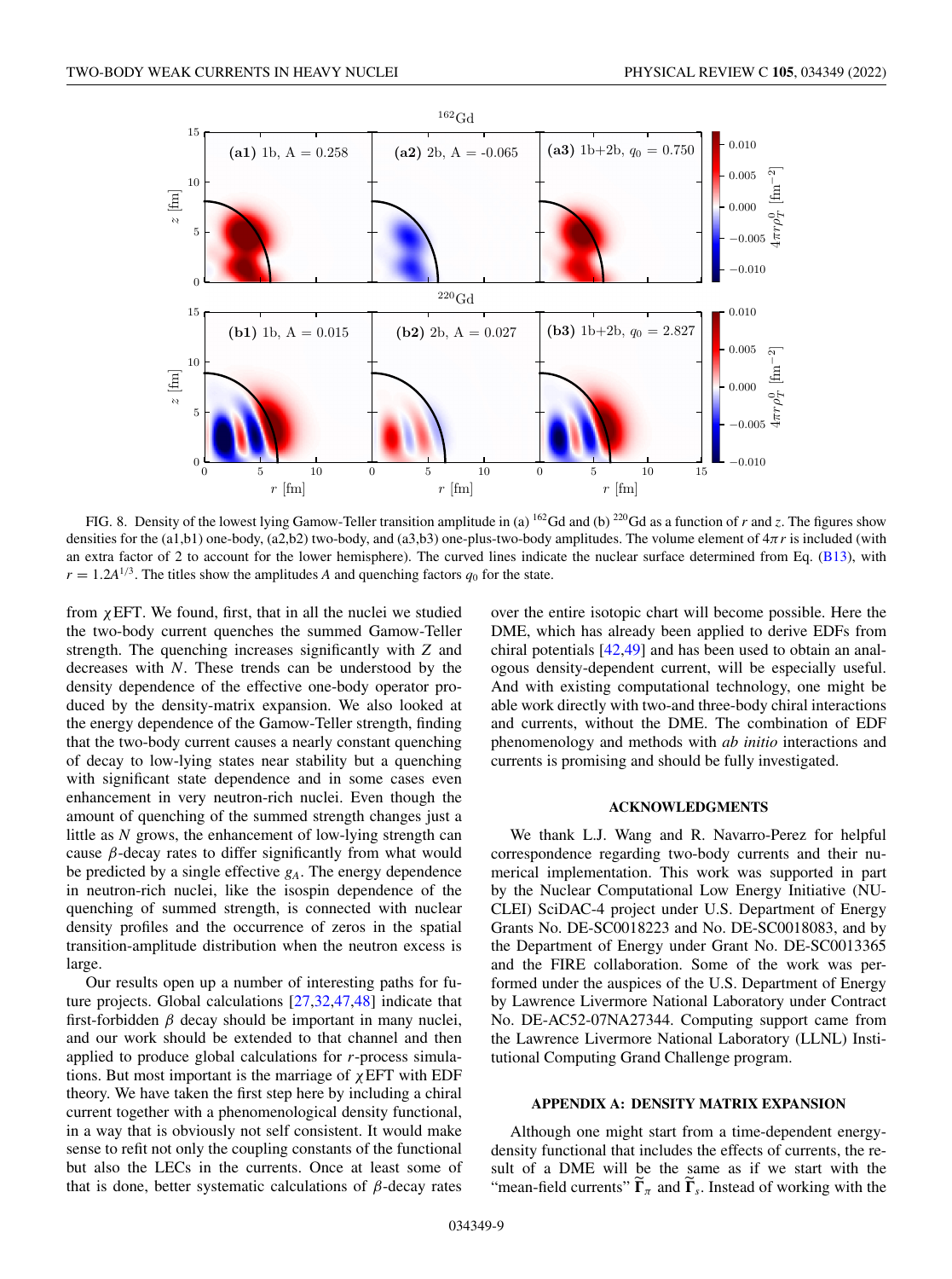<span id="page-9-0"></span>charge-changing density, as we would in an energy functional, we (equivalently) obtain the DME exchange functional by applying Eq. (24) from Ref. [\[39\]](#page-11-0) directly to the products of single-particle wave functions [those corresponding to the

single particle states  $i$  and  $j$  in, e.g., Eq.  $(12)$ ] as well as to densities. Using the four-component spin-isospin vector  $\Psi_i(\mathbf{r})$  in place of the individual components  $\varphi_i(\mathbf{r}, \sigma, \tau)$ , we have

$$
\Psi_i^{\dagger}(\mathbf{r}_1)\Psi_j(\mathbf{r}_2) = e^{i\mathbf{r}\cdot\mathbf{k}} e^{\mathbf{r}\cdot[\frac{1}{2}(\nabla_1 - \nabla_2) - i\mathbf{k}]} \Psi_i^{\dagger}(\mathbf{r}_1)\Psi_j(\mathbf{r}_2)|_{\mathbf{r}_1 = \mathbf{r}_2 = \mathbf{R}}
$$
\n
$$
\simeq e^{i\mathbf{r}\cdot\mathbf{k}} \Big\{ 1 + \mathbf{r} \cdot \Big[ \frac{1}{2} (\nabla_1 - \nabla_2) - i\mathbf{k} \Big] + \frac{1}{2} (\mathbf{r} \cdot [\frac{1}{2} (\nabla_1 - \nabla_2) - i\mathbf{k}])^2 \Big\} \Psi_i^{\dagger}(\mathbf{r}_1) \Psi_j(\mathbf{r}_2)|_{\mathbf{r}_1 = \mathbf{r}_2 = \mathbf{R}}.
$$
\n(A1)

Here *k* is a characteristic momentum,  $r \equiv r_1 - r_2$ , and  $R \equiv$  $\frac{1}{2}$ ( $\bm{r}_1 + \bm{r}_2$ ).

For the decaying nucleon labeled by *i* and *j*, we take the characteristic momentum to have magnitude  $k_F$ . Assuming that the decaying nucleon is near the Fermi surface, working at the leading order in Eq.  $(A1)$  for the decaying-nucleon states  $|i\rangle$  and  $|j\rangle$ —that is, neglecting all terms in the large braces except "1"—and averaging over angles for the momenta *k* (with the assumption that the system is spherically symmetric) gives

$$
\Psi_i^{\dagger}(\mathbf{r}_1)\Psi_j(\mathbf{r}_2) \longrightarrow \Pi_1^s[k_F(\mathbf{R})r]\Psi_i^{\dagger}(\mathbf{R})\Psi_j(\mathbf{R}), \tag{A2}
$$

with  $\Pi_1^s[kr] \equiv j_0(kr)$  [\[39\]](#page-11-0). For the nucleon densities associated with  $\varphi_k$  and  $\varphi_l$  in Eq. [\(12\)](#page-2-0), we use the expansion expressions from Ref. [\[39\]](#page-11-0). If, as for the full current, we neglect the terms in Eq. [\(7\)](#page-1-0) that contain  $p_i$  and  $p_j$ , the nonlocal spin density does not contribute and integrating the chiral current together with  $\prod_{i=1}^{s} [k_F(\mathbf{R})r]$  and the nucleon density from Eq.  $(26)$  of Ref.  $[39]$  over the relative coordinate  $r$  eliminates many of the other terms in Eq. [\(7\)](#page-1-0). The integrals, together with the replacement of  $\vec{R}$  by the one-body coordinate  $\vec{r}$ , result in Eq. [\(17\)](#page-3-0). The expansion can be continued to higher order in both the wave functions of the decaying nucleon and the densities associated with the other nucleons, but we do not present the results of that analysis here.

The direct part of the current can also be expanded in the manner described in Ref. [\[43\]](#page-11-0), where it was applied to the Gogny interaction. When used together with the chiral interaction, however, the expansion does not converge quickly, at least in our tests. We attribute the problems to the long range of pion exchange. In any event, in leading order the direct current does not contribute at all, so that the most of the effects of the two-body currents come from the exchange current.

### **APPENDIX B: TRANSITION DENSITIES**

We wish to understand why the two-body current quenches some low-lying transitions and enhances others, particularly in neutron-rich nuclei. To do so, we compute the spatial density of the transition amplitude for particular transitions. A transition amplitude to a given state within the FAM depends on the corresponding QRPA eigenvector, which we must extract. Once we have it, we obtain the transition amplitude from

$$
\langle m|F|0\rangle = \sum_{\mu < \nu} \left( X_{\mu\nu}^{m*} F_{\mu\nu}^{20} + Y_{\mu\nu}^{m*} F_{\mu\nu}^{02} \right),\tag{B1}
$$

where the *X*'s and *Y* 's make up the QRPA eigenvector for state  $|m\rangle$ .

Reference [\[50\]](#page-11-0) explains how the QRPA modes are related to the FAM response and shows that they can be determined up to an unknown phase,  $e^{i\theta} = \langle m|\hat{F}|0\rangle / |\langle m|\hat{F}|0\rangle|$ , from the expression

$$
X_{\mu\nu}^{m} = e^{i\theta} \frac{\text{Res}[X^{\text{FAM}}, \Omega_{m}]}{\sqrt{\text{Res}[S, \Omega_{m}]}}, \quad Y_{\mu\nu}^{m} = e^{i\theta} \frac{\text{Res}[Y^{\text{FAM}}, \Omega_{m}]}{\sqrt{\text{Res}[S, \Omega_{m}]}},
$$
\n(B2)

where  $\Omega_m$  is the excitation energy of state  $|m\rangle$ ,  $X^{\text{FAM}}$  and  $Y^{\text{FAM}}$ are the FAM amplitudes [\[24\]](#page-10-0), *S* is the FAM response given, e.g., in Eq. (28) of Ref. [\[50\]](#page-11-0), and Res[ $A$ ,  $\Omega_m$ ] is the residue of quantity *A* at frequency  $\Omega_m$ . One can extract the residues of the FAM quantities from contour integrals, but it is difficult to choose a contour that contains only a single transition. A more efficient but more approximate method to extract the residues is to compute the FAM quantities a small distance  $\gamma$  above the real axis. The residue of *S* is then given by [\[51\]](#page-11-0)

$$
\text{Res}[S, \Omega_m] \approx -\gamma \,\text{Im}[S(\Omega_m + i\gamma)].\tag{B3}
$$

A similar relation holds for  $X^{FAM}$  and  $Y^{FAM}$  if we choose the undetermined phase such that the QRPA eigenvectors are real. To verify that the energy at which we are evaluating these functions is indeed a QRPA eigenvalue, and that the peak is well separated enough for the approximation in Eq.  $(B3)$  to hold, we compute the norm of the QRPA mode we extract:

$$
N = \sum_{\mu < \nu} \left( X_{\mu\nu}^{m*} X_{\mu\nu}^m - Y_{\mu\nu}^{m*} Y_{\mu\nu}^m \right). \tag{B4}
$$

If *N* is close to 1, we can be confident the results are close to the true QRPA values. The transitions highlighted in Fig. [6](#page-6-0) all have values of  $N > 0.99$  for  $\gamma = 0.01$  MeV.

To obtain a spatial density for the transition amplitude we express Eq. (B1) in coordinate space. Because the mean fields for one-body and two-body currents are one-body operators, they have the simple form

$$
\hat{F} = \sum_{ij} f_{ij}^{11} a_i^{\dagger} a_j,
$$
 (B5)

where  $a_i^{\dagger}$  ( $a_i$ ) creates (destroys) a particle in level *i*, and the (charge-changing) transition-amplitude density can be defined through the relation

$$
\langle m|\hat{F}|0\rangle = \int d^3r \,\rho_T^m(\mathbf{r}),\tag{B6}
$$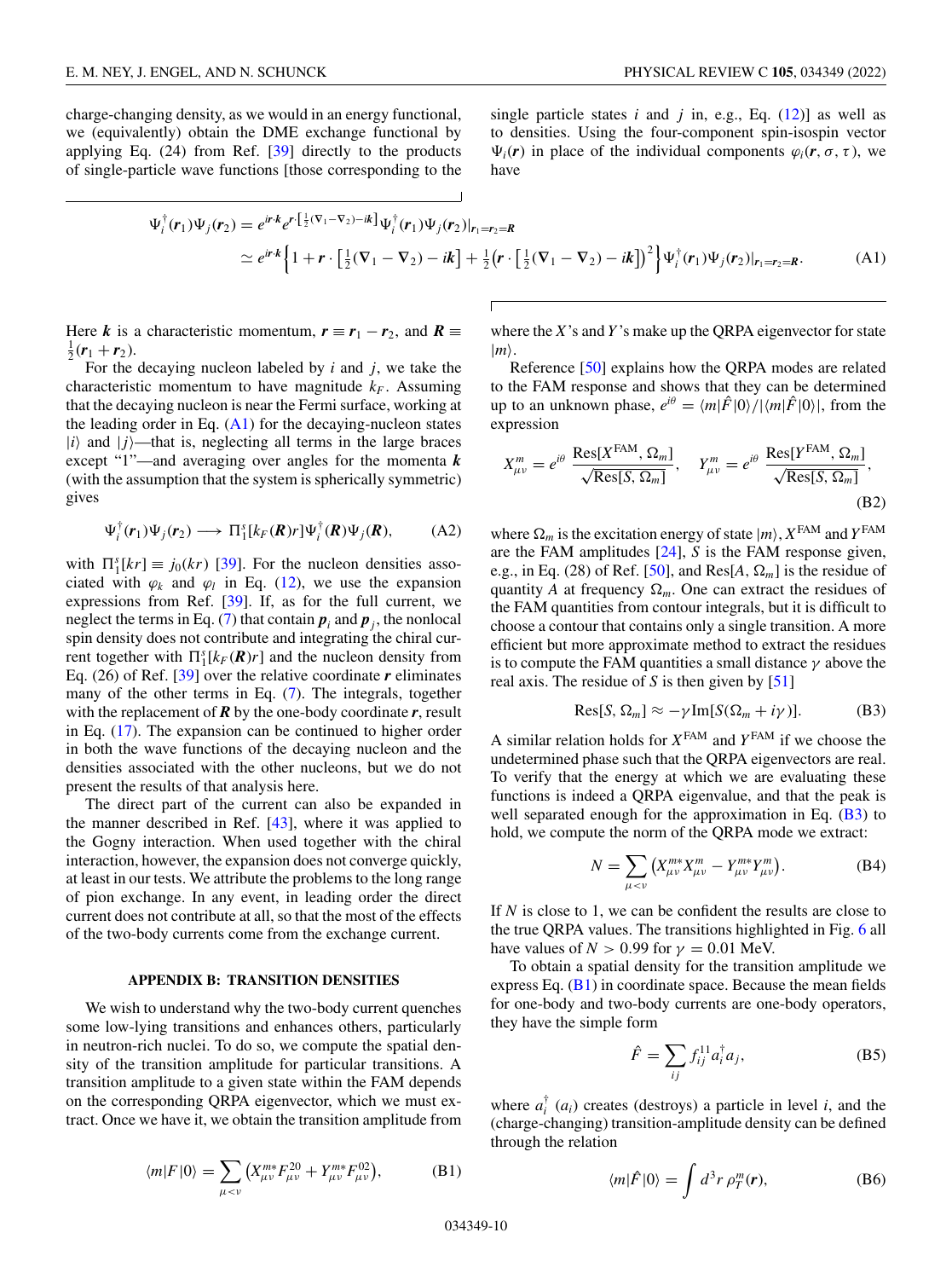<span id="page-10-0"></span>
$$
\rho_T^m(r) = \sum_{\sigma,\sigma'} \int d^3r' \,\delta \rho^m(\mathbf{r}\sigma \, p, \mathbf{r}'\sigma' n) f^{11}(\mathbf{r}\sigma \, p, \mathbf{r}'\sigma' n). \tag{B7}
$$

In Eq. (B7) the term  $\delta \rho^m$  is the density perturbation for the *m*th QRPA mode in coordinate space, obtained through a change of basis,

$$
\delta \rho^{m}(\mathbf{r}\sigma p, \mathbf{r}'\sigma' n) = \sum_{pn} \phi_{p}^{*}(\mathbf{r}'\sigma' p)\phi_{n}(\mathbf{r}\sigma n)\delta \rho_{pn}^{m}, \tag{B8}
$$

where the  $\phi_k(r\sigma\tau) \equiv \psi_{n,n_z}^{|\Lambda|}(r,z) \frac{e^{i\Lambda\phi}}{\sqrt{2\pi}} \chi_{\Sigma}(\sigma) \chi_q(\tau)$  are axially deformed oscillator basis states and the  $\delta \rho_{pn}^m$  are given by the inverse Bogoliubov transformation,

$$
\delta \rho_{pn}^m = U_{p\pi} X_{\pi\nu}^m V_{n\nu}^T - V_{p\pi}^* Y_{\pi\nu}^m U_{n\nu}^\dagger. \tag{B9}
$$

Here  $U_{p\pi}$  refers to the *p*th basis component of the  $\pi$ th proton quasiparticle state and  $U_{nv}^{\dagger}$  refers to the *n*th basis component of the νth neutron quasiparticle state.

The full two-body current is nonlocal in position space, so we use the DME approximation to get a transition-amplitude density that depends on the local particle density. We then define a density-dependent function *g*[ρ] such that the one-, two-, and one-plus-two-body current external fields can all be

written in the form

$$
f^{11}(r\sigma\tau, r'\sigma'\tau') = g[\rho(r)] \,\delta(r - r')\langle\sigma|\sigma|\sigma'\rangle\langle\tau|t_{-}|\tau'\rangle
$$
\n(B10)

with

$$
g[\rho(\mathbf{r})] = \begin{cases} -1, & \text{one-body,} \\ f[\rho(\mathbf{r})], & \text{two-body,} \\ -1 + f[\rho(\mathbf{r})], & \text{one-plus-two-body,} \end{cases}
$$
 (B11)

and  $f[\rho]$  the density-dependent function in Eq. [\(20\)](#page-3-0).

Inserting Eqs.  $(B8)$  and  $(B10)$  into Eq.  $(B7)$  we obtain the transition-amplitude density in our axially deformed oscillator basis:

$$
\rho_T^m(\mathbf{r}) = g[\rho(\mathbf{r})] \sum_{pn} \delta \rho_{pn}^m \psi_p(r, z) \psi_n(r, z) \langle \sigma_p | \sigma | \sigma_n \rangle \delta_{\Lambda_p \Lambda_n}.
$$
\n(B12)

The angular parts of the oscillator wave functions cause terms for which  $\Lambda_p \neq \Lambda_n$  to vanish, so we have replaced them with a Kronecker delta to make the density real.

Finally, to construct radial plots for the two-dimensional axially symmetric density, we can average the density over shells defined by a spherical radius *r* and the deformation  $\beta_2$ ,

$$
S(r,\theta) = r \left[ e^{-\frac{1}{2}\beta_2 \sqrt{\frac{5}{4\pi}}} \cos(\theta) + e^{+\beta_2 \sqrt{\frac{5}{4\pi}}} \sin(\theta) \right].
$$
 (B13)

For spherical nuclei  $\beta_2 = 0$ , so the surfaces becomes spheres and the value of the density over the surfaces is constant.

- [1] R. H. Stuewer, The seventh Solvay conference: Nuclear physics at the crossroads, in *No Truth Except in the Details: Essays in Honor of Martin J. Klein*, edited by A. J. Kox and D. M. Siegel (Springer, Dordrecht, 1995), pp. 333–362
- [2] [B. A. Brown and B. H. Wildenthal,](https://doi.org/10.1146/annurev.ns.38.120188.000333) Annu. Rev. Nucl. Part. Sci. **38**, 29 (1988).
- [3] [W.-T. Chou, E. K. Warburton, and B. A. Brown,](https://doi.org/10.1103/PhysRevC.47.163) Phys. Rev. C **47**, 163 (1993).
- [4] G. Martínez-Pinedo, A. Poves, E. Caurier, and A. P. Zuker, Phys. Rev. C **53**[, R2602 \(1996\).](https://doi.org/10.1103/PhysRevC.53.R2602)
- [5] [V. Kumar, P. C. Srivastava, and H. Li,](https://doi.org/10.1088/0954-3899/43/10/105104) J. Phys. G: Nucl. Part. Phys. **43**, 105104 (2016).
- [6] J. T. Suhonen, [Front. Phys.](https://doi.org/10.3389/fphy.2017.00055) **5**, 55 (2017).
- [7] J. Engel and J. Menéndez, [Rep. Prog. Phys.](https://doi.org/10.1088/1361-6633/aa5bc5) **80**, 046301 (2017).
- [8] S. Pastore, A. Baroni, J. Carlson, S. Gandolfi, S. C. Pieper, [R. Schiavilla, and R. B. Wiringa,](https://doi.org/10.1103/PhysRevC.97.022501) Phys. Rev. C **97**, 022501(R) (2018).
- [9] P. Gysbers, G. Hagen, J. D. Holt, G. R. Jansen, T. D. Morris, P. Navrátil, T. Papenbrock, S. Quaglioni, A. Schwenk, S. R. Stroberg, and K. A. Wendt, Nat. Phys. **15**[, 428 \(2019\).](https://doi.org/10.1038/s41567-019-0450-7)
- [10] G. B. King, L. Andreoli, S. Pastore, M. Piarulli, R. Schiavilla, [R. B. Wiringa, J. Carlson, and S. Gandolfi,](https://doi.org/10.1103/PhysRevC.102.025501) Phys. Rev. C **102**, 025501 (2020).
- [11] [J. Menéndez, D. Gazit, and A. Schwenk,](https://doi.org/10.1103/PhysRevLett.107.062501) Phys. Rev. Lett. **107**, 062501 (2011).
- [12] [J. Menéndez, D. Gazit, and A. Schwenk,](https://doi.org/10.1103/PhysRevD.86.103511) Phys. Rev. D **86**, 103511 (2012).
- [13] [P. Klos, J. Menéndez, D. Gazit, and A. Schwenk,](https://doi.org/10.1103/PhysRevD.88.083516) *Phys. Rev. D* **88**, 083516 (2013).
- [14] J. Engel, F. Śimkovic, and P. Vogel, *Phys. Rev. C* 89, 064308 (2014).
- [15] [J. C. Hardy and I. S. Towner,](https://doi.org/10.1103/PhysRevC.102.045501) Phys. Rev. C **102**, 045501 (2020).
- [16] J. Walecka, in *Muon Physics* (Academic, New York, 1975), Chap. 5, pp. 113–218.
- [17] P. Zyla *et al.* (Particle Data Group), [Prog. Theor. Exp. Phys.](https://doi.org/10.1093/ptep/ptaa104) **2020**, 083C01 (2020).
- [18] T.-S. Park, L. E. Marcucci, R. Schiavilla, M. Viviani, A. [Kievsky, S. Rosati, K. Kubodera, D.-P. Min, and M. Rho,](https://doi.org/10.1103/PhysRevC.67.055206) Phys. Rev. C **67**, 055206 (2003).
- [19] A. Baroni, L. Girlanda, S. Pastore, R. Schiavilla, and M. Viviani, Phys. Rev. C **93**[, 015501 \(2016\).](https://doi.org/10.1103/PhysRevC.93.015501)
- [20] [H. Krebs, E. Epelbaum, and U.-G. Meißner,](https://doi.org/10.1016/j.aop.2017.01.021) Ann. Phys. (NY) **378**, 317 (2017).
- [21] [L.-J. Wang, J. Engel, and J. M. Yao,](https://doi.org/10.1103/PhysRevC.98.031301) Phys. Rev. C **98**, 031301(R) (2018).
- [22] P. Ring and P. Schuck, *The Nuclear Many-Body Problem* (Springer, 2004).
- [23] [T. Nakatsukasa, T. Inakura, and K. Yabana,](https://doi.org/10.1103/PhysRevC.76.024318) Phys. Rev. C **76**, 024318 (2007).
- [24] [P. Avogadro and T. Nakatsukasa,](https://doi.org/10.1103/PhysRevC.84.014314) Phys. Rev. C **84**, 014314 (2011).
- [25] [M. T. Mustonen, T. Shafer, Z. Zenginerler, and J. Engel,](https://doi.org/10.1103/PhysRevC.90.024308) *Phys.* Rev. C **90**, 024308 (2014).
- [26] T. Shafer, J. Engel, C. Frohlich, G. C. McLaughlin, M. Mumpower, and R. Surman, Phys. Rev. C **94**[, 055802 \(2016\).](https://doi.org/10.1103/PhysRevC.94.055802)
- [27] [E. M. Ney, J. Engel, T. Li, and N. Schunck,](https://doi.org/10.1103/PhysRevC.102.034326) Phys. Rev. C **102**, 034326 (2020).